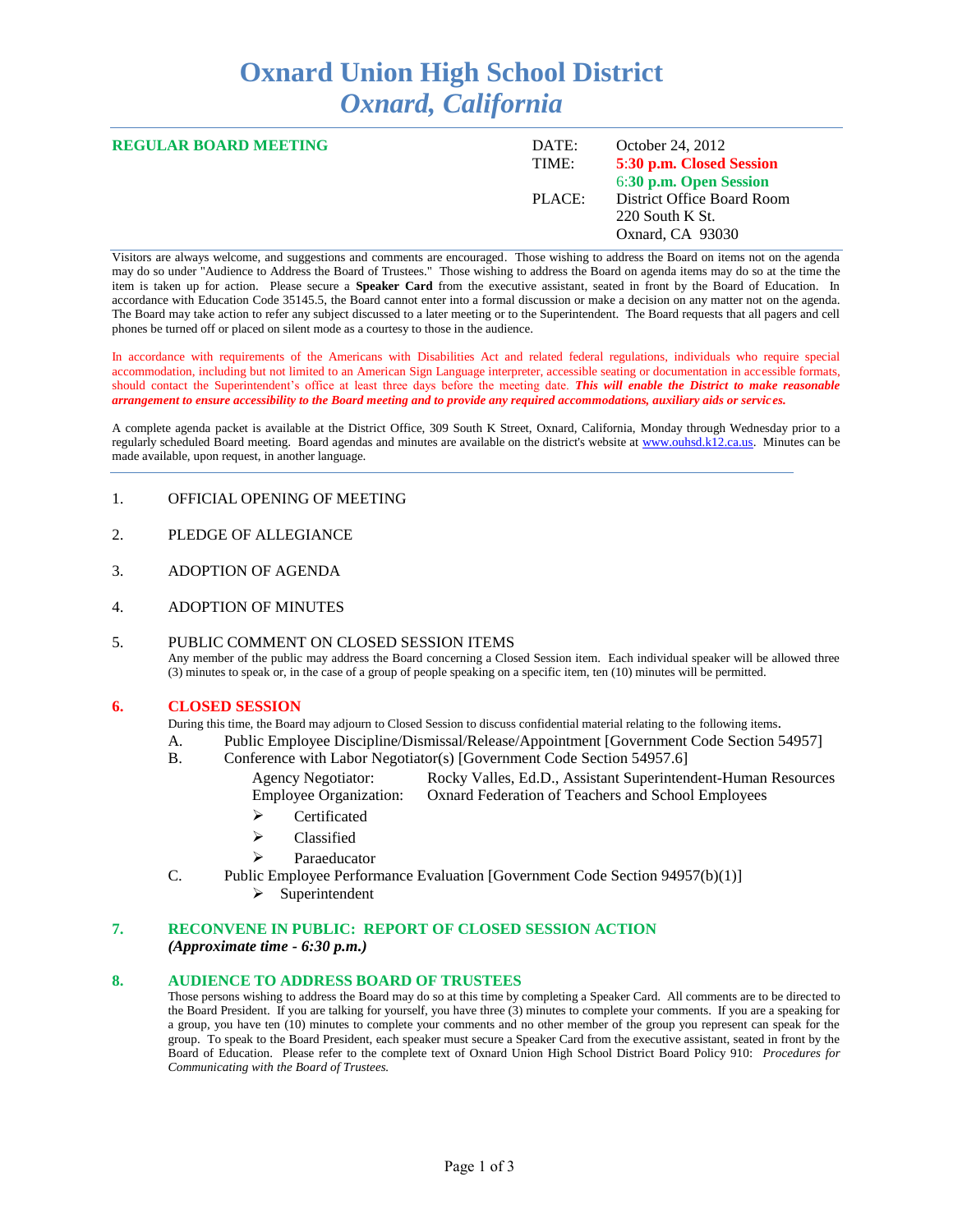Board Meeting Agenda October 24, 2012

#### **9. REPORTS TO THE BOARD**

- A. Regular Report: Stephanie Pinedo, Student Representative to the Board
- B. General Facilities Update: Adolfo Camarillo and Hueneme High Schools Pools and New Camarillo and Oxnard High Schools
- C. Board Update: Academic Performance Index Scores
- D. Board Update: Synergy

#### **10. SUPERINTENDENT'S REPORTS**

A. General Report: Gabe Soumakian, Ed.D., Superintendent

#### **11. CONSENT CALENDAR**

- A. Consideration of Approval of Increase in LSA Associates, Inc. (LSA) Contract for CEQA Services – Camarillo Academy High School
- B. Consideration of Approval of Increase in Purchase Order for Inspection Services on Solar Voltaic Project at Hueneme High School by Premier Inspection Services
- C. Consideration of Approval of Agreement between Oxnard Union High School District and US Bank
- D. Consideration of Approval of Ratification of Agreement between Oxnard Union High School District and Oxnard Police Department
- E. Consideration of Approval of Donations, October 11 October 18, 2012<br>F. Consideration of Approval of Disposal of Surplus Property, August 2 C
- F. Consideration of Approval of Disposal of Surplus Property, August 2 October 18, 2012
- G. Consideration of Approval of Purchase Orders and Direct Pays, September 27 October 10, 2012
- H. Consideration of Approval of Agreement between Oxnard Union High School District/Hueneme High School and Challenge Day
- I. Consideration of Approval of Student Expulsion by Recommendation of the Administrative Panel
- J. Consideration of Approval of Stipulated Student Expulsion by Agreement of the School Principal, the Student, and the Students' Parent/Guardian, as per Board Policy 5144, Section 22
- K. Consideration of Approval of Suspended Expulsion by Agreement, as per Board Policy 5144, Section 22
- L. Consideration of Approval of Student Readmission from Expulsion, as per Board Policy 5144, Section 16 N
- M. Consideration of Denial of Student Readmission from Expulsion, as per Board Policy 5144, Section 16 N
- N. Consideration of Final Approval of Out of State Field Trip, Adolfo Camarillo High School Wrestling to Las Vegas, NV, Tournament, December 20-23, 2012
- O. Consideration of Final Approval of Out of State Field Trip, Channel Islands High School Wrestling to Las Vegas, NV, Tournament, December 20-23, 2012
- P. Consideration of Approval of Certificated and Classified Personnel
- Q. Consideration of Approval of Non-Public School Placement for Student Case Number Twelve through Fifteen, 12/13, According to the Recommendation of the Student's IEP Team and the Director of Special Education

#### **12. ACTION ITEMS**

- A. Consideration of Approval of NetXperts for Technology Infrastructure Upgrades (Adolfo Camarillo High School and Rio Mesa High School) Through Western States Contracting Alliance (WSCA) Contract
- B. Consideration of Approval of Ratification of Agreement between Oxnard Union High School District and California Retrofit Inc. for Lighting Services
- C. Consideration of Approval of New Job Description: Textbook/Library Media Technician, *second reading*
- D. Consideration of approval of Board Policy 5141.4: Child Abuse Prevention and Reporting, *first reading*
- 13. BOARD MEMBERS' REPORTS AND COMMUNICATIONS, AND DONATIONS REPORT